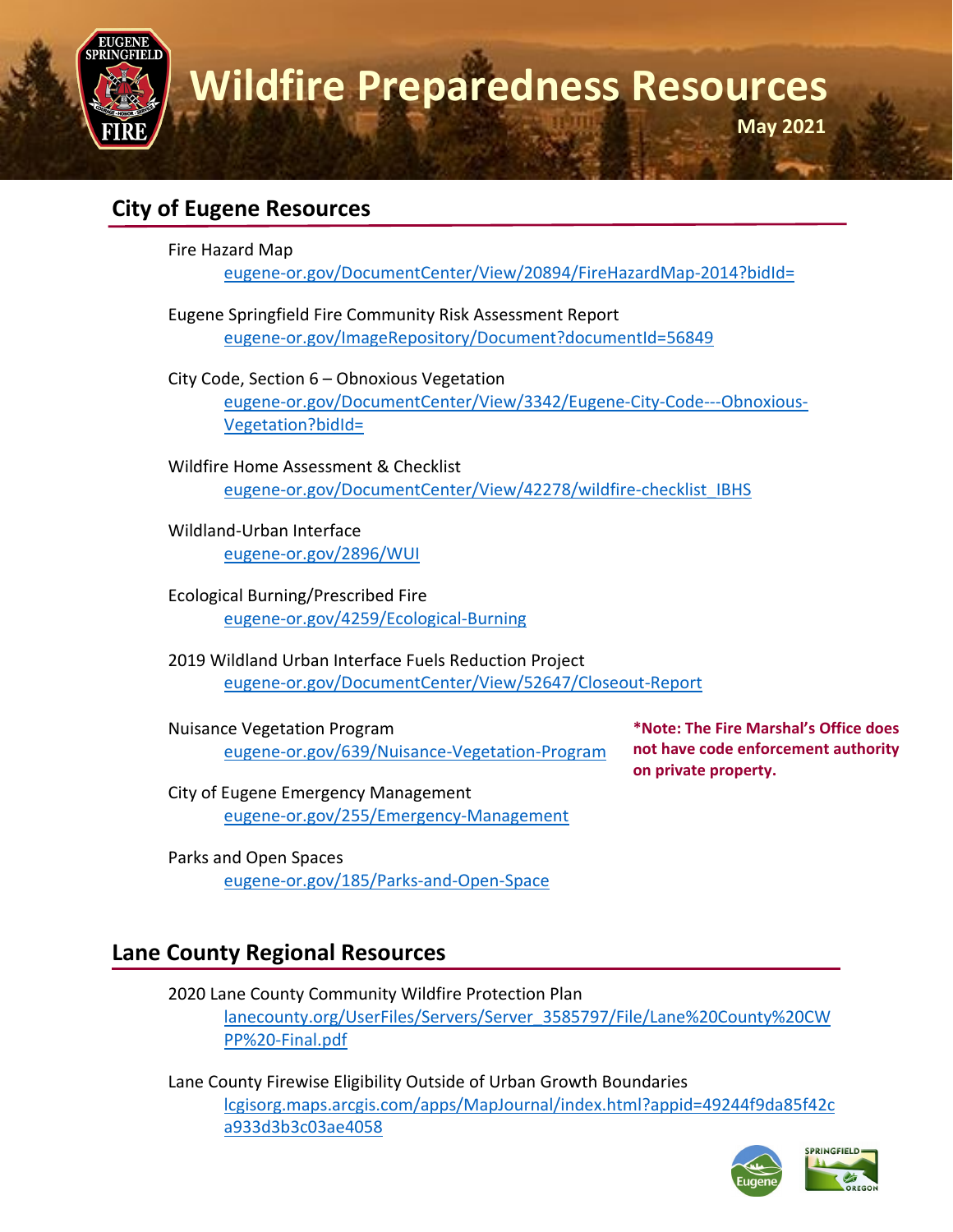

### **Lane County Regional Resources Continued**

Lane County Emergency Management

[lanecounty.org/government/county\\_departments/lane\\_county\\_emergency\\_ma](https://lanecounty.org/government/county_departments/lane_county_emergency_management) [nagement](https://lanecounty.org/government/county_departments/lane_county_emergency_management)

Wester Lane Oregon Department of Forestry Facebook [facebook.com/ODFWesternLane/](https://www.facebook.com/ODFWesternLane/)

Rivers to Ridges [rivers2ridges.org/](https://rivers2ridges.org/)

Lane Regional Air Protection Agency – Outdoor Burning Program [lrapa.org/177/Outdoor-Burning-Program](https://www.lrapa.org/177/Outdoor-Burning-Program)

Fire Resistant Landscape Plants for the Willamette Valley [catalog.extension.oregonstate.edu/em9103](https://catalog.extension.oregonstate.edu/em9103)

# **Oregon Regional Resources**

Wildland Urban Interface Program [oregon.gov/osp/programs/sfm/Pages/Wildland-Urban-Interface.aspx](https://www.oregon.gov/osp/programs/sfm/Pages/Wildland-Urban-Interface.aspx)

Keep Oregon Green [keeporegongreen.org/](https://keeporegongreen.org/)

Oregon State University Fire Program [extension.oregonstate.edu/fire-program](https://extension.oregonstate.edu/fire-program)

## **Nationwide Resources**

National Fire Protection Association – Wildfire Risk [nfpa.org/Public-Education/Fire-causes-and-risks/Wildfire/Preparing-homes-for](https://www.nfpa.org/Public-Education/Fire-causes-and-risks/Wildfire/Preparing-homes-for-wildfire)[wildfire](https://www.nfpa.org/Public-Education/Fire-causes-and-risks/Wildfire/Preparing-homes-for-wildfire)

National Fire Protection Association - Firewise USA [nfpa.org/Public-Education/Fire-causes-and-risks/Wildfire/Firewise-USA](https://www.nfpa.org/Public-Education/Fire-causes-and-risks/Wildfire/Firewise-USA)

Fire Adapted Communities [fireadapted.org/](https://fireadapted.org/)